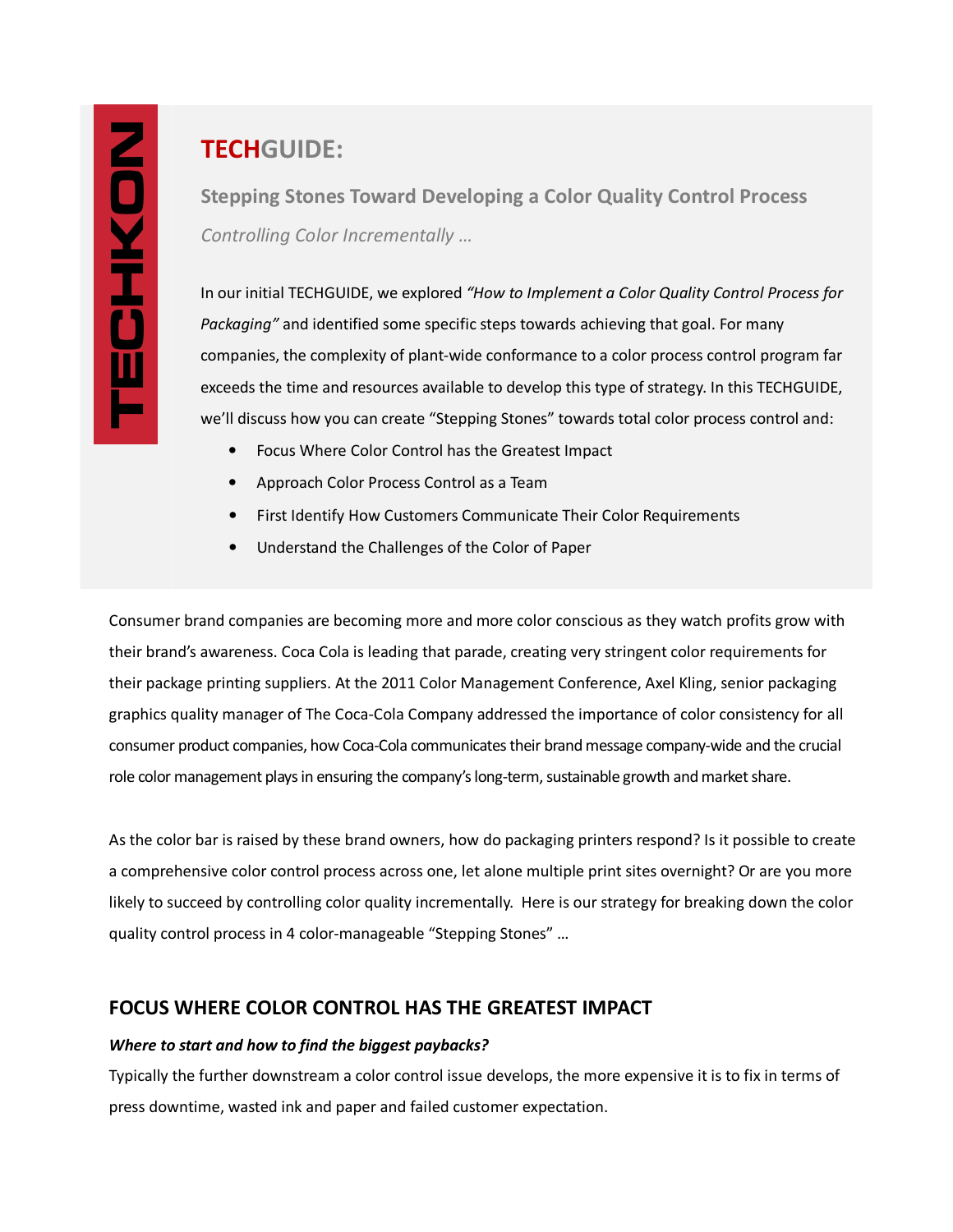**Typical Scenario:** During a press run you are unable to hit your mid-tones (50%). You make multiple density adjustments, change inks, fountain solution, make blanket adjustments (over/underpacking), and slow the press speed. You have burned through hundreds, maybe even thousands of sheets with no solution in sight. Nothing seems to work. What is causing this problem? Excessive non-mechanical dot gain caused by printing plates that are not linear or that were not processed with the right correction curve.

This requires that you stop the press, apply the corrections, process new plates, mount them on the press and start print production from the beginning. This translates to substantial costs in lost production time, wasted paper and ink and negatively impacts customer expectations on the promised delivery. How could this have been avoided upstream? By using a printing plate measurement device to determine if the plates were processed with the correct values BEFORE putting them on press – making sure that the 50% dot area is not really 75%.

This is just one example of catching a problem early and upstream in the process by the simple expediency of utilizing a plate reader (often called a digital microscope) as a reality check before going to press.

## **APPROACH COLOR PROCESS CONTROL AS A TEAM**

## *Are your inks the right color? Do your substrates meet spec?*

When tackling color process control for your entire plant, (let alone a multi-site printing operation), begin thinking in terms of the benefits to be reaped by controlling color "locally," one area at a time. Taking a tiered implementation approach starting with the most problematic areas is not only more practical, but more realistic.

## **Here are some practical suggestions:**

- Assign an individual who is responsible for identifying areas that have the greatest need for a quality color control process, and can work with various departments within the plant to objectively isolate color control issues. If not viable, engage a consultant (budget permitting).
- Ask the question, "Where do most of our troublesome color control issues come from, and how do they manifest themselves?" Effectively trace the path of a "bounced" job to determine where the color problem originated.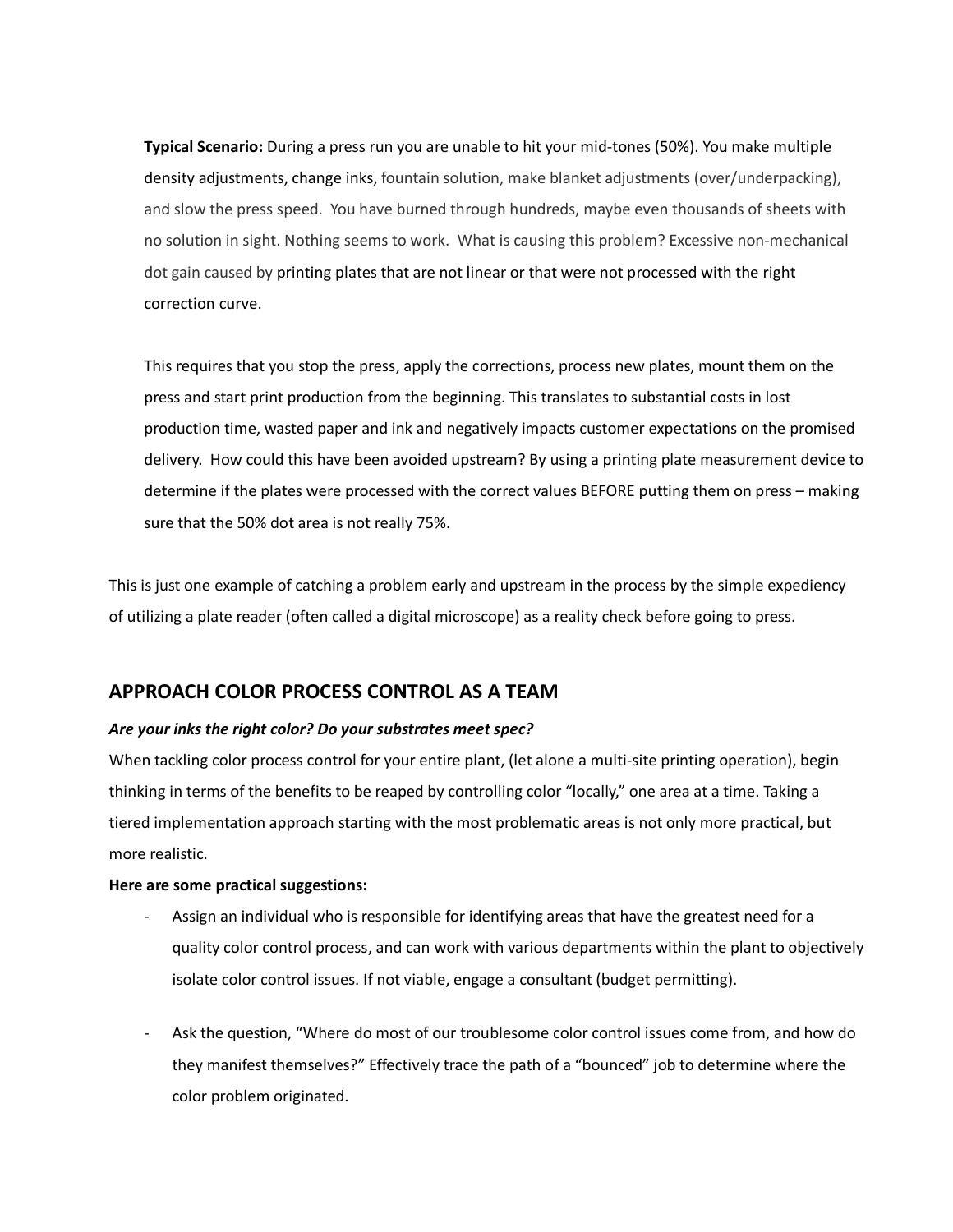- If problems originate in ink formulation, focus your efforts on implementing a process that determines whether the ink you or your vendors are formulating is within customer specification.
- If problems center on substrate, determine acceptable tolerances preferably using an ISO, Gracol or SWOP industry standard and use a Spectrodensitometer to measure incoming materials to qualify and quantify if they fall within acceptable tolerances.

## **FIRST IDENTIFY HOW CUSTOMERS COMMUNICATE THEIR COLOR REQUIREMENTS**  *Are the customer colors clearly defined? By what method?*

There are various methods a customer will use to communicate the colors they want to see on press, many of which offer unique and sometimes substantial challenges. The customer may provide a digital proof, a press sheet from a previously printed job, business cards, company letterhead, industry standard color guides (swatch books), or may even have  $L^*a^*b^*$  color values obtained from either the industry standard color guides or colors from a previous press run. Establish what the customer views as acceptable color tolerances. Learn the challenges of working with what they supply for color match. Here are a few suggestions on how to overcome those challenges:

#### **Color Guides (Swatch Books)**

Industry-accepted color guides can (and will) have vast color differences from each other. A color guide printed in 2009 will visually and measurably be different from the color guide printed in 2011. Even color guides printed in the same year or same press run can demonstrate vast color differences.

If the customer is using a color guide to visually define the color they want to use on the press run, then it is important that specific guide becomes the "Bible" to base all color decisions throughout the print job. Use a Spectrodensitometer to take multiple measurements in different areas of the designated color swatch in the color guide, and average the measured results into one value. This becomes the color reference when choosing or formulating ink and checking color throughout the printing process.

Why take multiple measurements in different locations on one color swatch? Color guides not only have color variance between different guides, but can substantially vary within the color swatch itself. By averaging the measurements you are minimizing the impact of color swatches that have inconsistent color. That specific color guide should accompany the job throughout the print production process.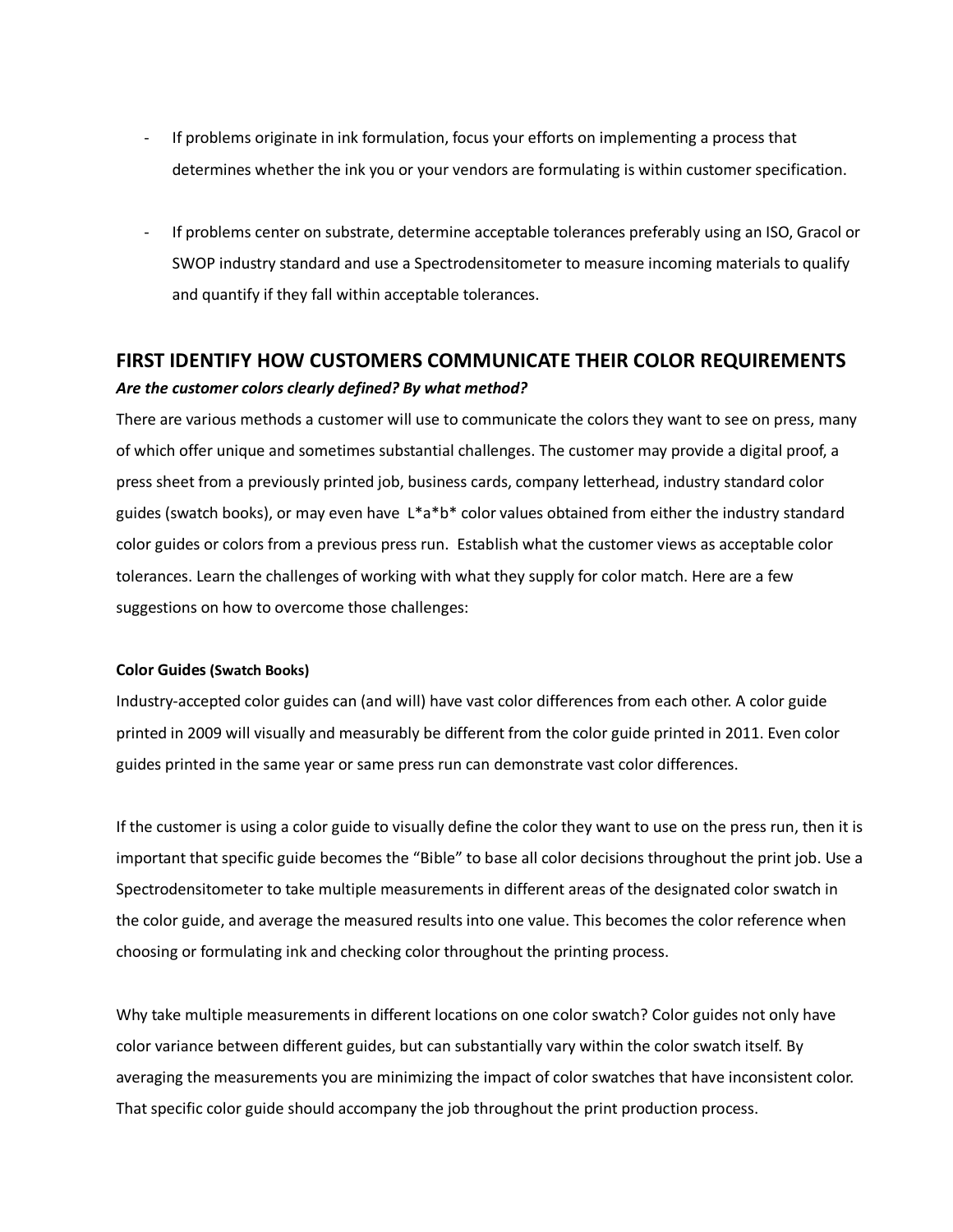#### **Customer Supplied L\*a\*b\* Color Values and Proof**

The customer may provide  $L^*a^*b^*$  color values accompanied by a proof. While the  $L^*a^*b^*$  color value offers an empirical method for checking color, it does not guarantee that what is coming off the press will visually match the proof or meet the customer's expectation. Remember, customers cannot "see" an L\*a\*b\* value, only a printed representation in the form of a proof. There are many factors that influence the visual match of proof to press. One of the main influencing factors is paper, and is covered in the section that follows.

## **UNDERSTAND THE CHALLENGES OF THE COLOR OF PAPER**

#### *How does the color of paper influence how we perceive color?*

It is commonly understood in our printing industry that paper is the fifth color. The "color" of paper heavily influences how our eyes visually perceive color. Often times, inkjet proofs will contain optical brighteners to increase the whiteness of the paper to make the paper look "less yellow." This is done by adding chemicals to the paper causing invisible ultraviolet light to re-emit more towards the blue end of the spectrum, so that the human eye perceives the paper to be whiter, even though in actuality it is bluer.

In addition, optical brighteners show large color shifts when viewed under different lighting conditions, i.e. Tungsten, fluorescent, D5000 (normal day light), light sources. So the press sheet will appear more yellow than the proof, adversely affecting the visual match seen by the human eye. The surface texture and coating differences between the proof and press papers will also contribute to visual color differences.

If the proof is from a previous job, exposed to both open air and light, it will lose a certain amount of color fidelity and no longer accurately represent the customer-defined L\*a\*b\* color values. The "blueing" effect of optical brighteners will fade over time causing the paper to yellow, and not only lose the visual accuracy, but also the empirical measureable accuracy as well.

#### *How do you determine if there are optical brightening agents in the customer proof?*

Here are two methods for determining whether the customer-supplied proof contains any optical brighteners:

Use a Spectrodensitometer to take an L\*a\*b\* measurement of the non-printed area of the proofing **paper.** In general, if the b\* value is greater than -3, there are optical brighteners in the paper. The larger the difference in the b\* value (-3, -4, -5, -6), the more optical brighteners there are in the paper.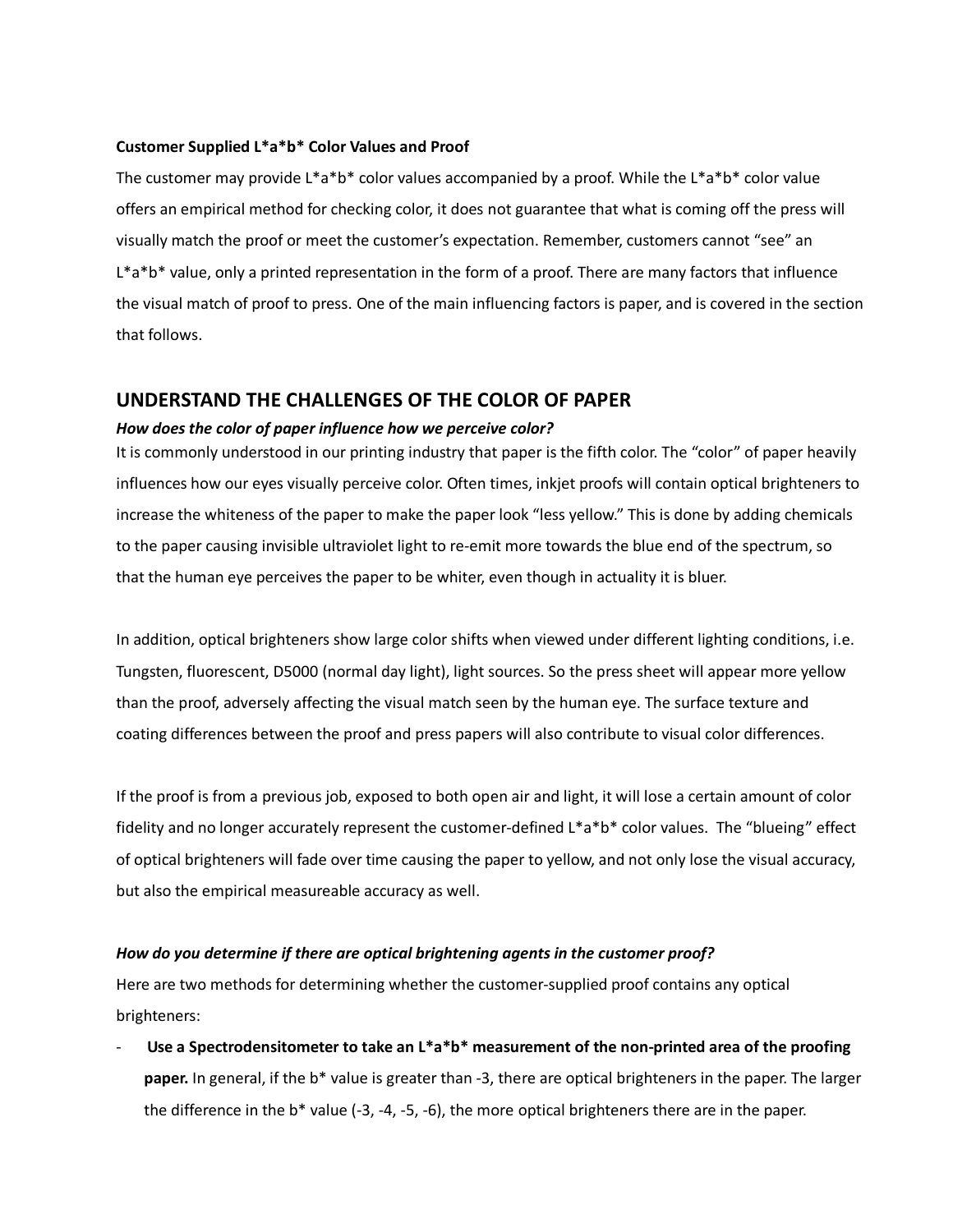- **Turn off the lights and using a black light illuminate the customer's proof and the press sheet.** The white, non-printed area of the proof will shine bright white while the white area of the press sheet will be muted by several levels of magnitude when compared to the proof.

#### *If optical brighteners are detected, what are the possible remedies?*

Here are three remedies for compensating for optical brighteners:

#### - **Install UV blocking filters**

If the proof is being viewed in a light booth, you can install UV blocking filters over the D5000 bulbs so when comparing the proof to press color match, these filters will help your eye ignore the optical brighteners in the paper.

#### - **Accept and Ignore**

To "accept and ignore" the fact that there are optical brighteners in the paper, use a Spectrodensitometer to measure the color in the proof, and in a D5000 light booth, visually match the proof to press as close as possible. This requires that you educate the customer on optical brighteners and the inherent issues in matching the proof to the press. "Seeing is believing." Bring the customer to the light booth, show them the visual differences and make sure they acknowledge their understanding for the visual differences.

#### - **Create a Proof**

Create a proof using ISO, Gracol, SWOP, etc. industry standard compliant materials. This proof will better visually match what will be printed on press. You may question why proofs cannot be printed on the actual material that is going to be used on press? While this is possible, it is not practical. Inkjet inks require a receptive coating be applied to properly bond to the press paper.

## *What if there is no background color at all?*

Printing on translucent materials is very common in package printing and offers some very unique challenges. The color of the backdrop, or the surface behind the proof or press sheet, can substantially influence both the visual and measured colors between the proof and/or press sheet. For example, when you view a printed piece of translucent material placed on a dark colored viewing surface, the color will look vastly different than when it is placed on a light colored viewing surface or when held up to an illuminated backlit surface. This can be substantiated by taking measurements with a Spectrodensitometer on all three different surfaces. The measured L\*a\*b\* values will be different when measured over the three different surfaces.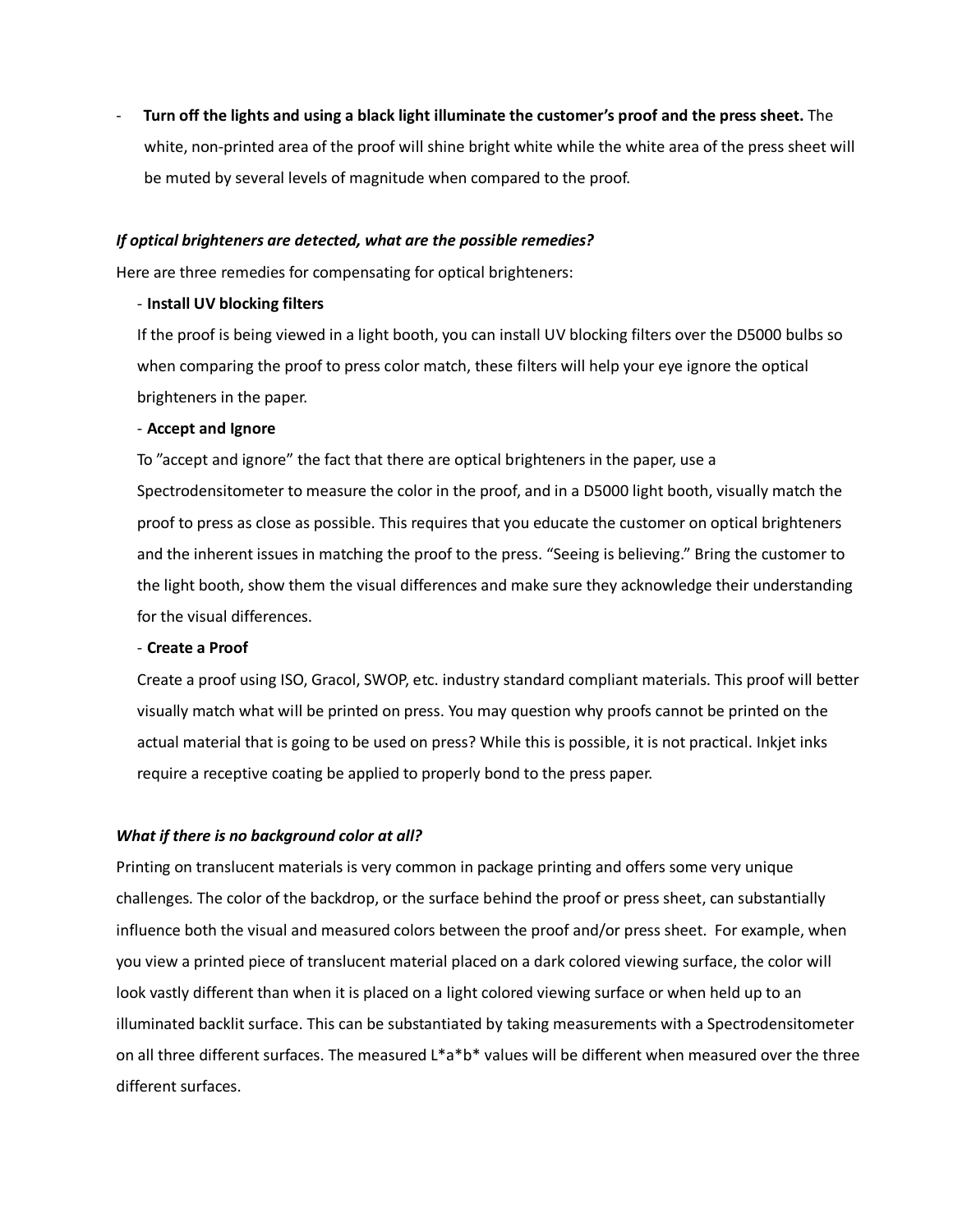#### *How do you compensate when printing on Translucent Materials?*

Use an industry standard white, black or neutral colored background in a controlled viewing environment to both visually check and measure the colors using a Spectrodensitometer. Print standard ISO 12647-2 specifies the surface color value ranges for measuring materials with a Spectrodensitometer, which in turn offers you consistency and predictability when measuring translucent materials.

Take the customer-supplied proof, place it on the surface that is within the ISO 12647-2 specification and take measurements with a Spectrodensitometer. The resultant measurement becomes the reference color to use when checking color on press. You must remember that when checking color on press , measurements must be taken on the identical surface and lighting environment that the reference color was obtained.

#### *How should you approach unrealistic customer color tolerances?*

If a customer had a 1.5∆E tolerance on a previous press run utilizing a high quality coated stock, but is specifying newsprint quality paper for this press run, maintaining the same 1.5∆E tolerance consistently on press is unrealistic, and should be classified as an unrealistic tolerance. Adjust your customer's expectations accordingly.

## **SUMMARY**

Whether you build your color control process in one all-encompassing leap or one "Stepping Stone" at a time, consistent color measurement is the core component to any successful strategy. You may use a simple handheld Spectrodensitometer or more sophisticated inline device … the difference is measured only in time and efficiency. Highly accurate color measurement devices, operators skilled in the practice of using them and clear cut guidelines to follow provide a sound foundation to build upon your Color Quality Control Process, even one "Stepping Stone" at a time.

*Look for TechGuide #3 in which we will discuss the challenges of proofing to press inks and offer insight how to best meet those challenges.*